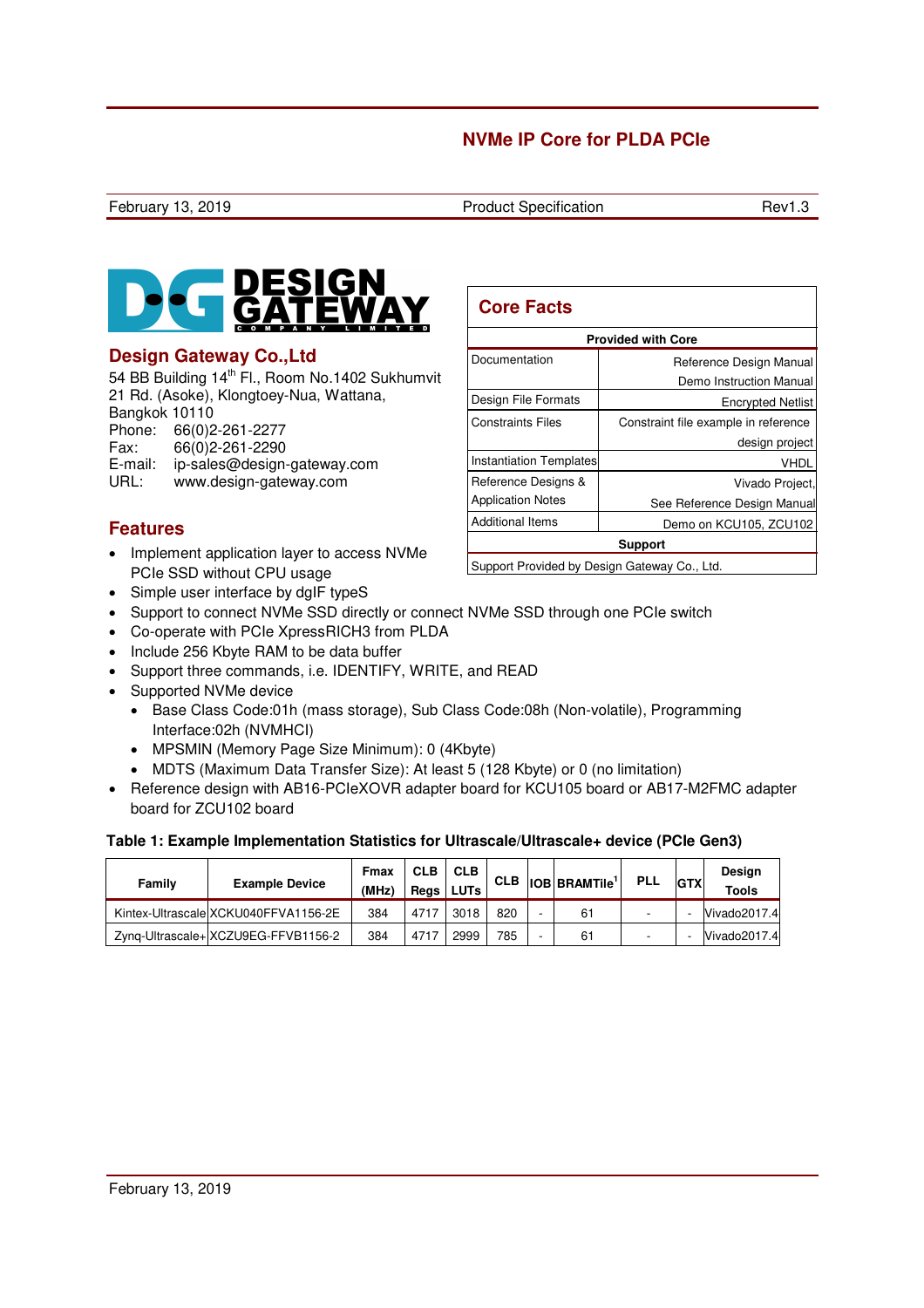

**Figure 1: NVMe IP Block Diagram** 

## **Applications**

NVMe IP Core integrated with PCI Express XpressRICH3 and PHY from PLDA is an ideal to access NVMe SSD without CPU and DDR. However, NVMe-IP needs 256 Kbyte buffer implemented by BlockRAM to store data which is transfered between user logic and NVMe SSD. This solution is recommended for the application which requires high capacity storage at ultra high-speed performance. Small size system can be designed by using M.2 SSD storage.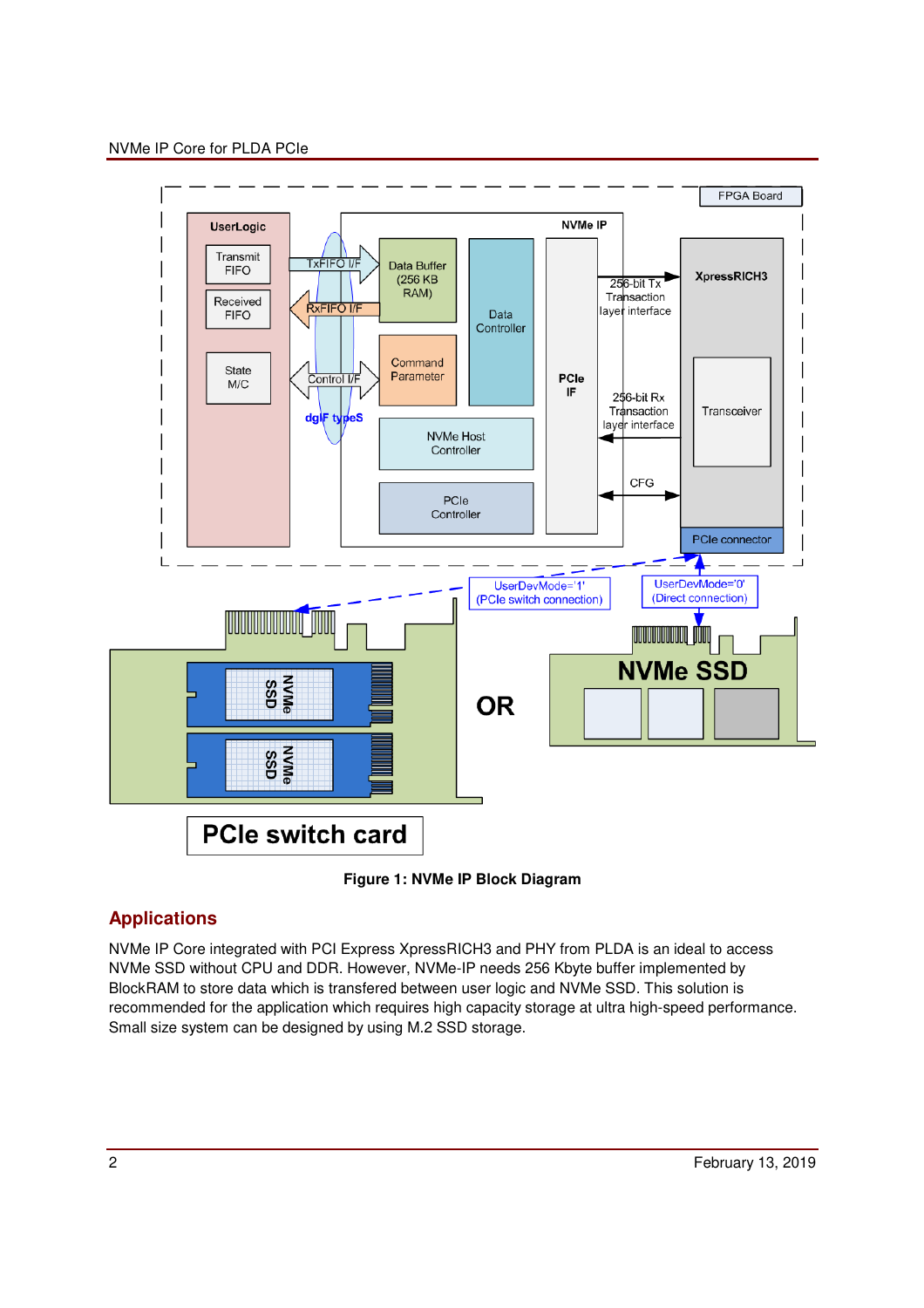## **General Description**

NVMe IP implements as host controller to access NVMe SSD following NVMe standard. Physical interface of NVMe SSD is PCIe, so the hardware of lower layer is implemented by XpressRICH3 and PHY from PLDA.

NVMe IP supports to connect to NVMe SSD directly or connect SSD through one PCIe switch. Only one SSD on PCIe switch card could be active, selected by UserDevNo signal. To change active device on PCIe switch card, the system needs to restart by power off/on system.

NVMe IP supports three NVMe commands, i.e. Identify, Write, and Read command. 256 Kbyte RAM is included in NVMe IP to be data buffer between user logic and NVMe SSD when operating Write and Read command. By using big buffer size, the system achieves good performace to write and read SSD.

The user interface of NVMe IP is simply designed by using dgIF typeS. dgIF typeS consists of two interfaces, i.e. command interface and data interface. Input parameters of Write and Read command (received through dgIF typeS) are start address and transfer length. Data stream of Write and Read command are transferred through TxFIFO and RxFIFO interface of dgIF typeS.

Clock frequency of user logic must be more than or equal to PCIe clock frequency (125 MHz for PCIe Gen3). Error signal will be asserted with the error status if IP detects the abnormal condition during packet transferring.

The reference design on Xilinx evaluation boards are available to evaluate before purchasing.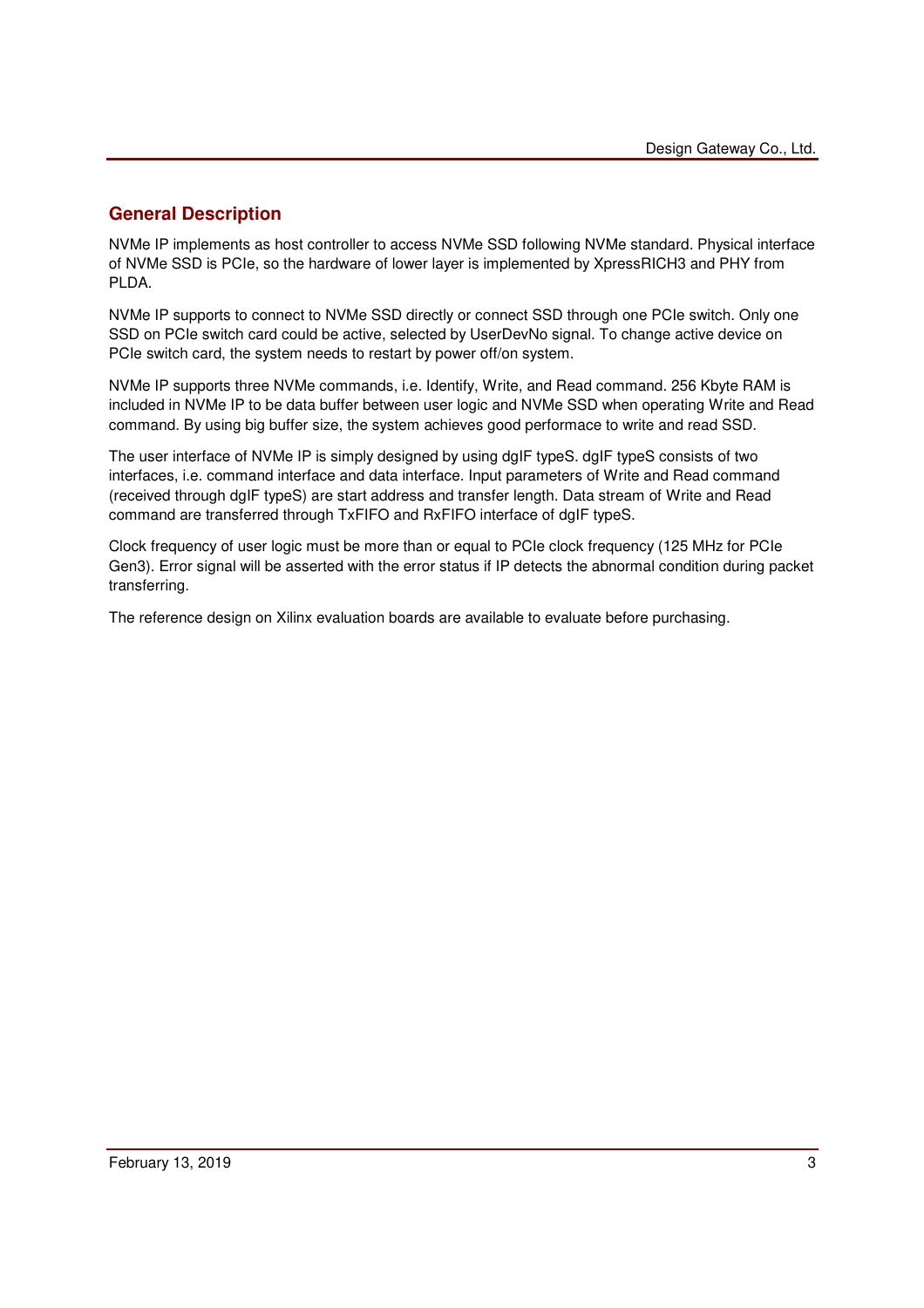## **Functional Description**

Figure 2 shows operation sequence of NVMe IP after IP reset is released.



**Figure 2: NVMe IP Operation Flow** 

- 1) After PCIe link up is detected, IP waits user to set device mode and asserts UserInitReq='1'. After that, IP sets PCIe configuration following device mode.
- 2) IP sets up PCIe environment for NVMe operation and sets up NVMe parameters in SSD. After complete initialization process, IP is in idle state to wait new command request from user.
- 3) The  $1<sup>st</sup>$  command from user must be Identify command to update LBASize signal (disk capacity).
- 4) In case of Write command,
	- IP waits until user sends write data to NVMe IP is much enough for one command (Transfer size of one command in NVMe IP is 128 Kbyte or less).
	- IP sends Write command to NVMe SSD.
	- IP waits status from SSD to confirm that all data in one command have been received completely. Remaining transfer size is decreased by the transmit size.
	- If remaining transfer size is not zero, IP will continue to check write data size from user in NVMe IP. If data size is much enough, the next command will be sent.
	- If remaining transfer size is zero, IP will go back to Idle state.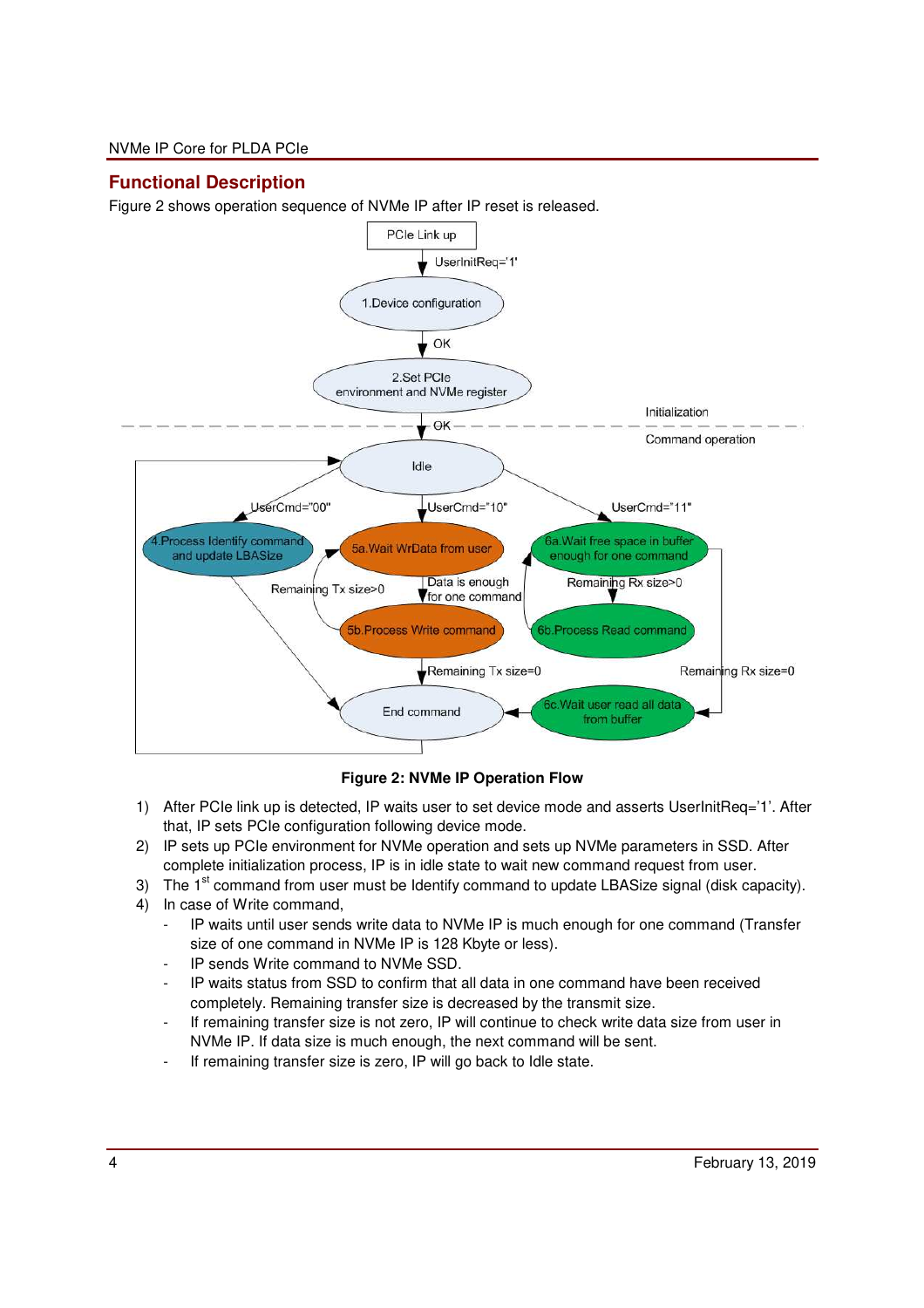- 5) In case of Read command,
	- IP checks free space of data buffer in NVMe IP.
	- If free space is much enough for one command, IP will send Read command to SSD.
	- IP waits until received size is equal to transfer size in one command. After that, the data is ready for user to read. Remaining transfer size is decreased by the received size.
	- If remaining transfer size is not zero, IP will check free space size for sending next command.
	- If remaining transfer size is zero, IP will go back to Idle state.

From above sequences, NVMe IP consists of three controllers, i.e. PCIe controller, NVMe host controller, and Data controller. After system power-on, PCIe controller sets up PCIe environment for connecting with SSD. Next, NVMe host controller writes and reads NVMe register of SSD following NVMe specification to complete initialization phase.

NVMe host controller controls the packet sequence of each user command following NVMe standard. The input parameters from user are received to create Command packet. Data controller is responsible to create and decode all packets transferring with SSD.

More details of each module in NVMe IP are described as follows.

### **PCIe**

NVMe protocol uses PCIe standard to be physical interface and lower layer protocol, so the intialization sequence and lower layer communication are designed by PCIe Controller.

### • **PCIe Controller**

This module includes state machine to check PCIe device class, to set BAR address, and to enable master mode. The essential parameters to setup PCIe environment are mapped to configuration space area of SSD which can be acccessed through 256 bit transaction layer interface.

XpressRICH3 needs to setup configuration space through CFG interface. Therefore, PCIe controller includes the logic to intialize configuration space in XpressRICH3.

### **NVMe**

Following NVMe standard, there are two command types, i.e. Admin command and NVM command. Admin command is controlled through Admin submission queues and Admin completion queues. NVM command is controlled through I/O submission queues and I/O completion queues.

In case of Identify/Write/Read command, Submission queue entry has been prepared and status value within Completion queue entry has been monitored by NVMe block to check error status. 256 Kbyte data buffer is used to store data transferring between user logic and SSD when operating Write/Read command. Data output from Identify command is transferred through Identify interface.

The details of each module within NVMe block are described as follows.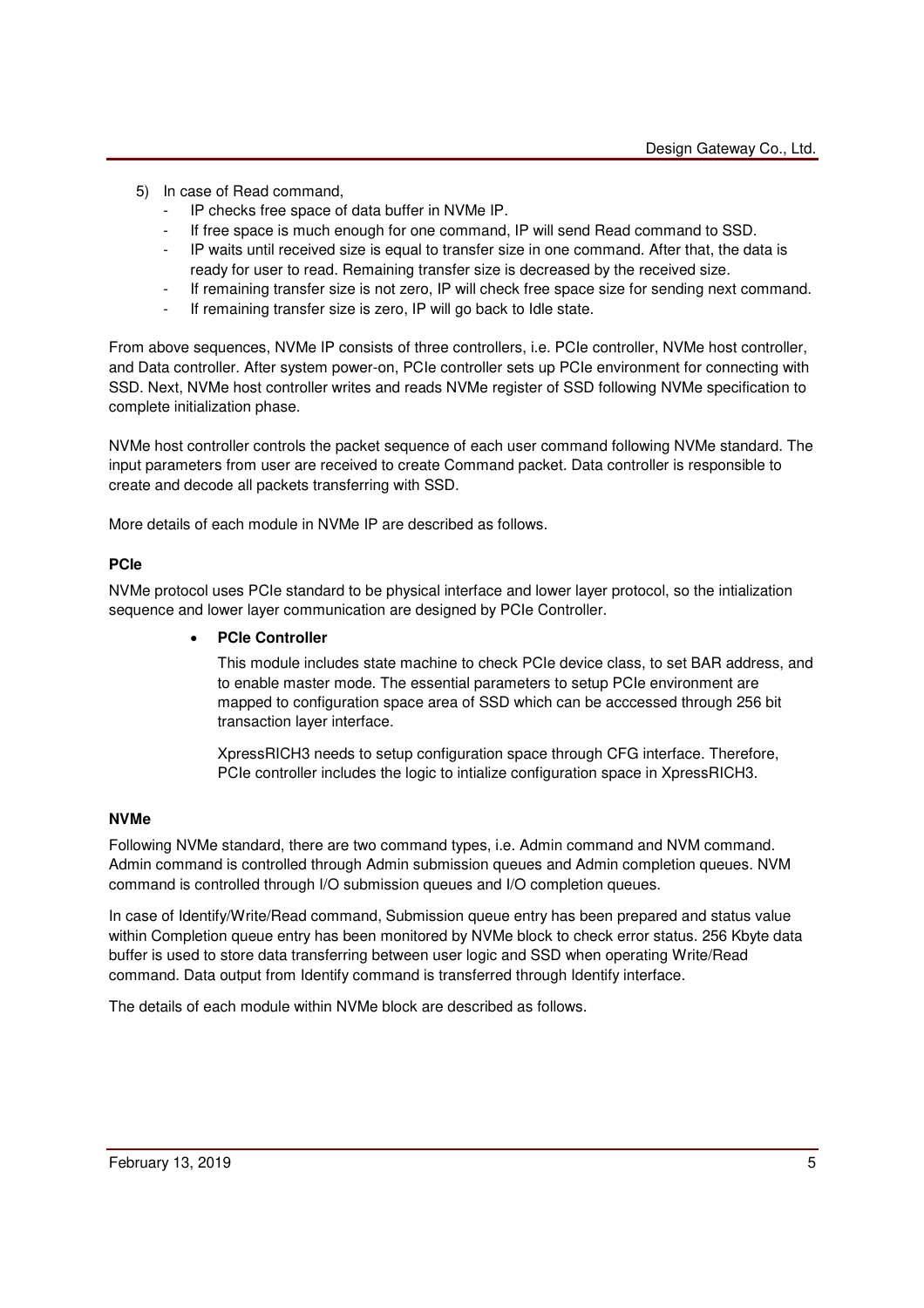### • **NVMe Host Controller**

The sequence of NVMe IP (shown in Figure 2) is controlled by NVMe host controller. The first step is sending Submission queue entry to SSD to start new command operation. If the command requires data transferring, NVMe host controller needs to prepare and send data pointer for using in the command. Data pointer for each command is defined to different interface, i.e. data buffer for Write/Read command and Identify interface for Identify command. The command is completed after Completion queue entry is received from SSD. Busy flag of user interface is de-asserted to '0' when the command is completed.

Otherwise, the logic of NVMe host controller needs to create multiple Write/Read command when total transfer length from user is more than 128 Kbyte size (Maximum transfer size of one NVM command is 128 Kbyte).

Busy flag of most command is de-asserted to '0' after SSD returns no error status in Completion queue entry to NVMe IP, except Read command. Busy flag of Read command is de-asserted to '0' after user reads all data from NVMe IP (Data buffer is empty).

### • **Command Parameter**

This module is designed to prepare Submission queue entry for all commands and decode status value of Completion queue entry.

Submission queue entry size is 16 dwords (1 dword=32-bit). When running Identify, Write, and Read command, Command parameter module creates the value of all 16 dwords of Submission queue entry following Command interface of dgIF typeS.

Completion queue entry size is 4 dwords. The value of Completion queue entry is monitored by Command parameter for all commands.

### • **Data Controller**

This module is operated when the command requires data transferring such as Write and Read command. Data packet request is created by SSD after receiving new command. Data controller decodes the address in SSD request packet to check data type such as Write/Read data, Identify command data, and pointer list. Each data type is mapped to different address. When SSD sends read data request, the logic inside Data controller selects returned data following the address in the request.

#### • **PCIe IF**

This module includes FIFO to control data flow between NVMe IP and XpressRICH3. It includes RAM to be data buffer when another side is not ready to receive the packet.

### • **Data Buffer**

256 Kbyte simple dual port RAM is implemented by BlockRAM. This RAM is used to be data buffer transferring between UserLogic and SSD in Write and Read command.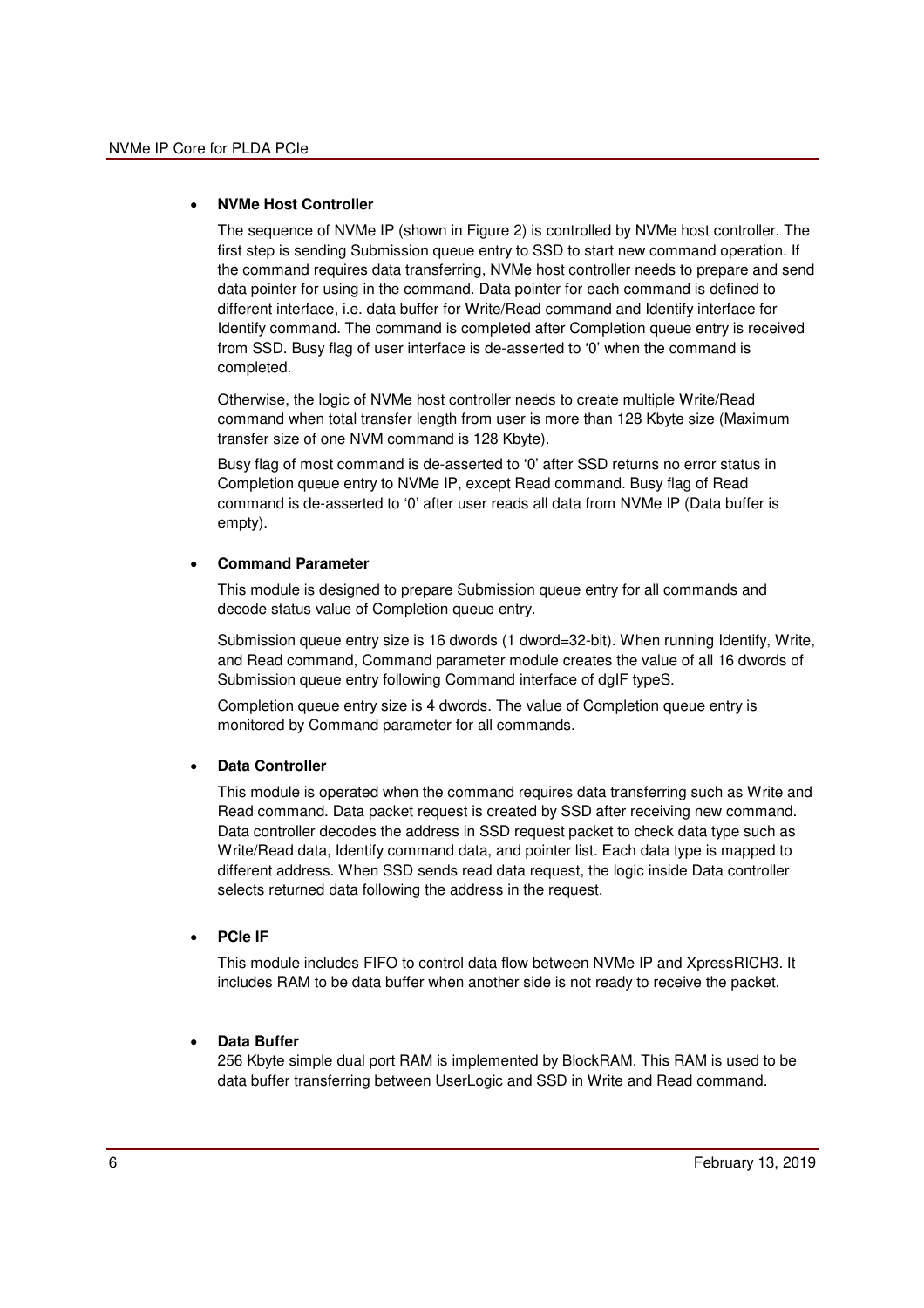## **User Logic**

To set user parameters such as command, address, and transfer size, simple logic with small state machine could be designed in User Logic. Data stream for Write/Read command are connected to FIFO.

## **XpressRICH3 for Xilinx**

XpressRICH3 is provided by PLDA. This IP is PCIe soft IP core. More details are described in following website.

https://www.plda.com/node/403



**Figure 3: XpressRICH3 CORE**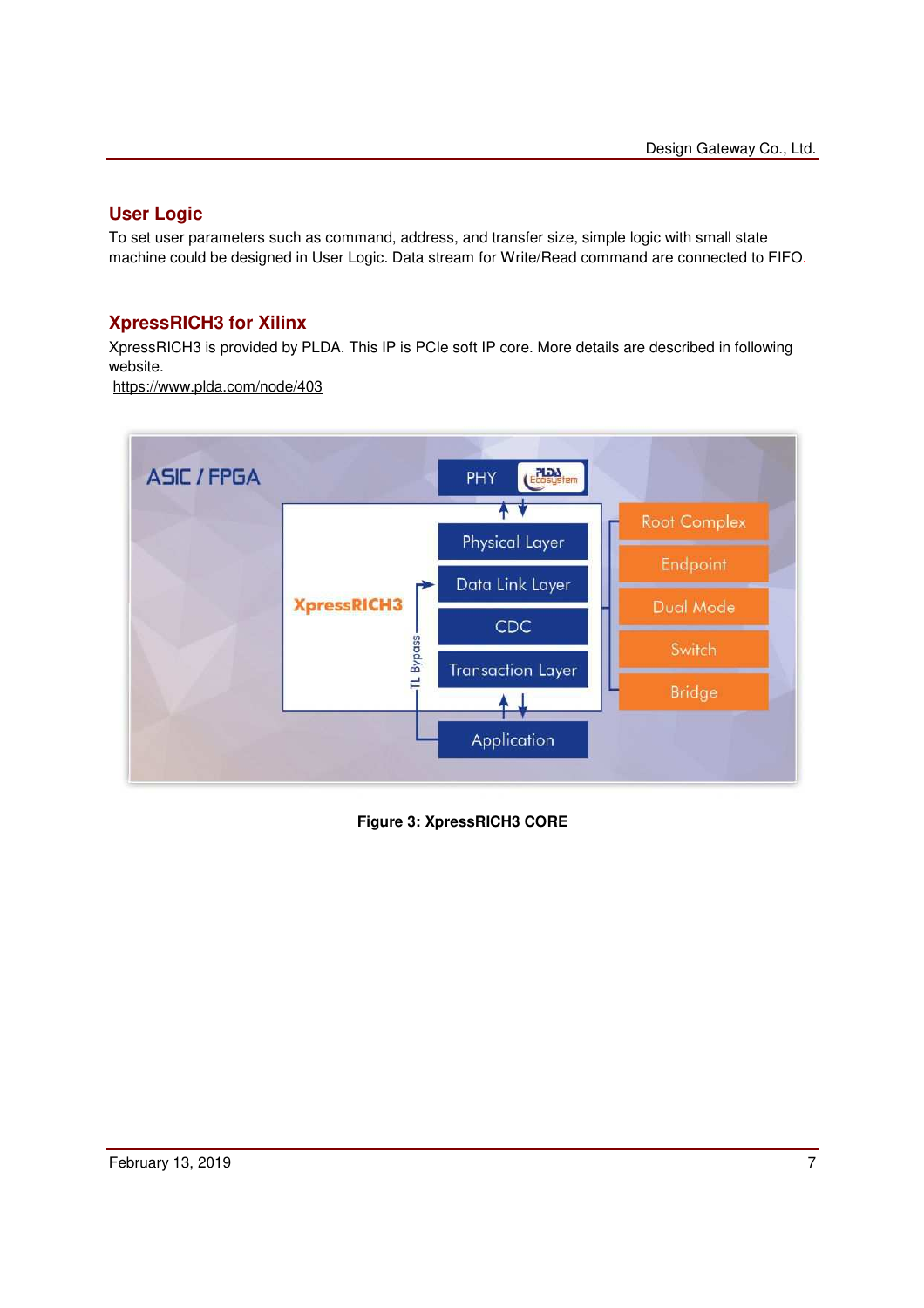# **Core I/O Signals**

Descriptions of all signal I/O are provided in Table 2.

## **Table 2: Core I/O Signals**

| Signal              | Dir | <b>Description</b>                                                                                   |
|---------------------|-----|------------------------------------------------------------------------------------------------------|
|                     |     | Control I/F of dgIF typeS (Synchronous to Clk)                                                       |
| RstB                | In  | Synchronous reset signal. Active low. Release to '1' when Clk signal is stable.                      |
| Clk                 | In  | System clock for running NVMe IP. The recommend frequency of Clk should be more than or equal        |
|                     |     | to 125MHz for PCIe Gen3 (75MHz for PCIe Gen2).                                                       |
| <b>UserDevMode</b>  | In  | "0": direct connection (connect SSD directly), "1': PCIe switch connection (connect SSD through      |
|                     |     | PCIe switch). This signal must not change while IP is in initialization process.                     |
| UserDevNo[4:0]      | In  | Input to indicate target device number.                                                              |
|                     |     | This signal must not change while IP is in initialization process.                                   |
| UserInitReq         | In  | Assert to '1' for one clock cycle to start device configuration.                                     |
|                     |     | This signal is asserted to '1' only one time after UserInitReady is asserted to '1'.                 |
| UserInitReady       | Out | Assert to '1' when IP is ready to start device configuration.                                        |
| UserCmd[1:0]        | In  | User Command ("00": Identify command, "10": Write SSD, "11": Read SSD).                              |
| UserAddr[47:0]      | In  | Start address to write/read SSD in 512-byte unit                                                     |
|                     |     | Note: From SSD characteristic, it is recommended to set bit[2:0]="000" to align 4 Kbyte size (SSD    |
|                     |     | page size). Write/Read performance in most SSD are reduced when start addrss is not aligned to       |
|                     |     | page size.                                                                                           |
| UserLen[47:0]       | In  | Total transfer size in the request in 512-byte unit. Valid from 1 to (LBASize-UserAddr).             |
| UserReq             | In  | Assert to '1' to request the new command. Can be asserted when the IP is Idle (UserBusy='0').        |
|                     |     | Command parameter (UserCmd, UserAddr, UserLen) must be valid and stable during UserReq='1'.          |
| <b>UserBusy</b>     | Out | Assert to '1' when IP is busy. UserReq will not be allowed to '1' if IP is still busy status.        |
| LBASize[47:0]       | Out | Total capacity of SSD in 512-byte unit. Default value is 0.                                          |
|                     |     | This value is valid after user sends Identify command.                                               |
| UserError           | Out | Error flag. Assert when UserErrorType is not equal to 0.                                             |
|                     |     | The flag can be cleared by asserting RstB signal.                                                    |
| UserErrorType[31:0] | Out | Error status.                                                                                        |
|                     |     | [0] - Error when PCIe class code is not correct.                                                     |
|                     |     | [1] – Error from CAP (Controller capabilities) register which may be caused from                     |
|                     |     | - MPSMIN (Memory Page Size Minimum) is not equal to 0.                                               |
|                     |     | - NVM command set flag (bit 37 of CAP register) is not set to 1.                                     |
|                     |     | - DSTRD (Doorbell Stride) is not 0.                                                                  |
|                     |     | - MQES (Maximum Queue Entries Supported) is more than or equal to 7.                                 |
|                     |     | More details of each register can be checked from NVMeCAPReg signal                                  |
|                     |     | [2] - Error when Admin completion entry is not returned until timeout.                               |
|                     |     | [3] – Error when status register in Admin completion entry is not 0 or phase tag/command ID is       |
|                     |     | invalid. Please see more details from AdmCompStatus signal.                                          |
|                     |     | [4] – Error when IO completion entry is not returned until timeout.                                  |
|                     |     | [5] – Error when status register in IO completion entry is not 0 or phase tag is invalid. Please see |
|                     |     | more details from IOCompStatus signal.                                                               |
|                     |     | [6] - Error when Completion TLP packet size is not correct.                                          |
|                     |     | [7] - Error when XpressRICH3 detects ECC in the TLP.                                                 |
|                     |     | [8] - Error from Unsupported Request (UR) flag in Completion TLP packet.                             |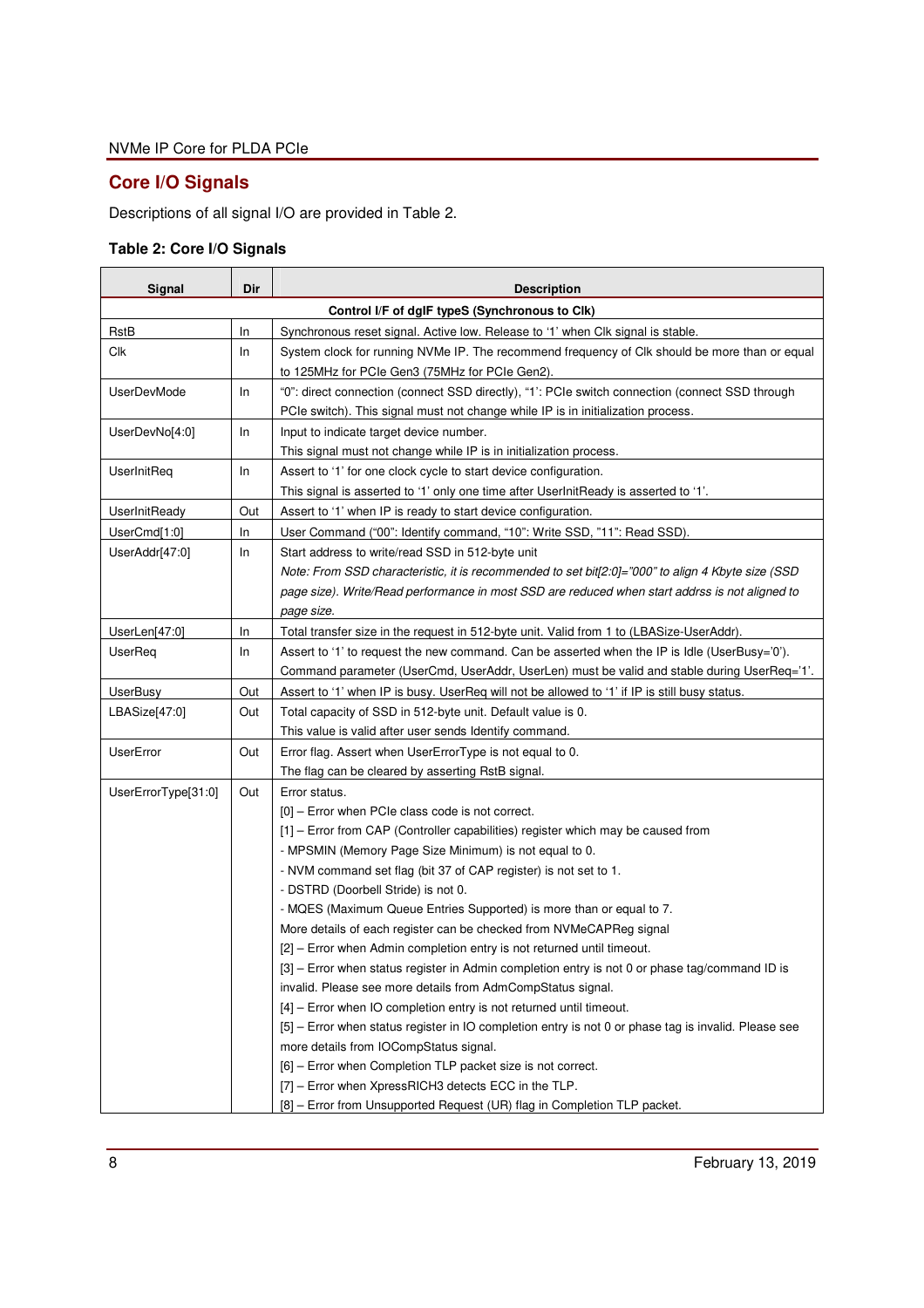| Signal                | Dir | <b>Description</b>                                                                             |
|-----------------------|-----|------------------------------------------------------------------------------------------------|
|                       |     | Control I/F of dgIF typeS (Synchronous to CIk)                                                 |
| UserErrorType[31:0]   | Out | [9] - Error from Completer Abort (CA) flag in Completion TLP packet.                           |
|                       |     | [10] – Error when Length[1:0] in Memory Write Request TLP packet is not equal to 0 (not        |
|                       |     | aligned to 128-bit unit).                                                                      |
|                       |     | [11] - Error when Address[3:2] in Memory Write or Memory Read Request TLP packet is not        |
|                       |     | equal to 0 (not aligned to 128-bit unit).                                                      |
|                       |     | [12] - Error when XpressRICH3 detects the TLP payload size does not match with information     |
|                       |     | in the header.                                                                                 |
|                       |     | [13] - Error when XpressRICH3 detects an uncorrectable error.                                  |
|                       |     | $[31:14]$ - Reserved                                                                           |
|                       |     | Note: Timeout period of bit[2]/[4] is set from TimeOutSet input.                               |
|                       |     | Data I/F of dgIF typeS (Synchronous to Clk)                                                    |
| UserFifoWrCnt[15:0]   | In. | Write data counter of Received FIFO. Used for checking full status.                            |
|                       |     | If total FIFO size is less than 16-bit, please fill '1' to upper bit.                          |
| UserFifoWrEn          | Out | Assert to '1' to write data valid of Received FIFO.                                            |
| UserFifoWrData[255:0] | Out | Write data bus of Received FIFO. Synchronous to UserFifoWrEn.                                  |
| UserFifoRdCnt[15:0]   | In. | Read data counter of Transmit FIFO. Used for checking total numbers of data stored in FIFO. If |
|                       |     | FIFO size signal is less than 16-bit, please fill '0' to upper bit.                            |
| <b>UserFifoEmpty</b>  | In. | FIFO empty flag of Transmit FIFO to check avaiable data status. This signal is not used.       |
| <b>UserFifoRdEn</b>   | Out | Assert to '1' to read data from Transmit FIFO.                                                 |
| UserFifoRdData[255:0] | In. | Read data returned from Transmit FIFO. Valid in the next clock cycle after UserFifoRdEn is     |
|                       |     | asserted.                                                                                      |
|                       |     | <b>NVMe IP Interface</b>                                                                       |
| TestPin[31:0]         | Out | Reserved to be IP Test point.                                                                  |
| TimeOutSet[31:0]      | In  | Timeout value to wait completion from SSD. Time unit is equal to 1/(Clk frequency).            |
| PCleLinkup            | In. | Asserted to '1' when LTSSM state of XpressRICH3 is in L0 State.                                |
| AdmCompStatus[15:0]   | Out | [0] - Set to '1' when Phase tag or Command ID in Admin Completion Entry is invalid.            |
|                       |     | [15:1] - Status field value of Admin Completion Entry                                          |
| IOCompStatus[15:0]    | Out | [0] - Set to '1' when Phase tag in IO Completion Entry is invalid.                             |
|                       |     | [15:1] - Status field value of IO Completion Entry                                             |
| NVMeCAPReg[31:0]      | Out | Some parts of NVMe capability register output from SSD.                                        |
|                       |     | [15:0] - MQES (Maximum Queue Entries Supported)                                                |
|                       |     | [19:16] - DSTRD (Doorbell Stride)                                                              |
|                       |     | [20] - NVM command set flag                                                                    |
|                       |     | [24:21] - MPSMIN (Memory Page Size Minimum)                                                    |
|                       |     | $[31:25]$ - Undefined                                                                          |
| IdenWrEn              | Out | Assert to '1' when IdenWrAddr and IdenWrData are valid on the bus.                             |
| IdenWrAddr[7:0]       | Out | Index of IdenWrData in 256-bit unit. Synchronous to IdenCtrlWrEn.                              |
|                       |     | When transferring 4Kbyte Identify Controller data, IdenWrAddr is equal to 0x00 - 0x7F.         |
|                       |     | 0x00 is $1st$ Identify Controller data (byte0 – byte31) and                                    |
|                       |     | 0x7F is 127 <sup>th</sup> Identfy Controller data (byte4064 - byte4095).                       |
|                       |     | When transferring 4Kbyte Identify Namespace data, IdenWrAddr is equal to 0x80 - 0xFF.          |
|                       |     | 0x80 is $1st$ Identify Namespace data (byte0 – byte31) and                                     |
|                       |     | 0xFF is 127 <sup>th</sup> Identfy Namespace data (byte4064 - byte4095)                         |
| IdenWrData[255:0]     | Out | 4Kbyte Identify controller data or Identify Namespace data from Identify command.              |
|                       |     | Synchronous to IdenWrEn.                                                                       |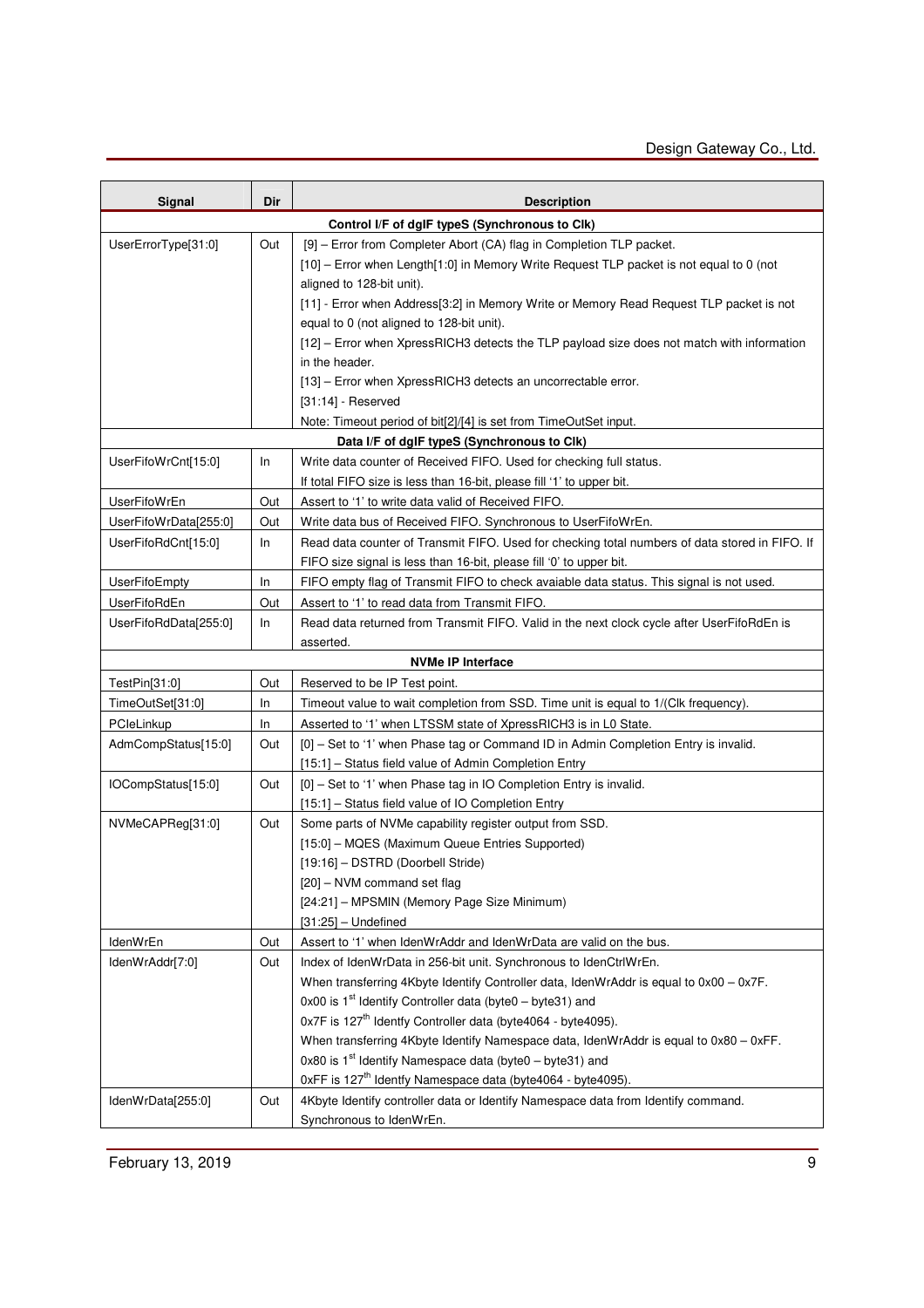| Signal              | Dir | <b>Description</b>                                                                                  |
|---------------------|-----|-----------------------------------------------------------------------------------------------------|
|                     |     | XpressRICH3 from PLDA                                                                               |
|                     |     | <b>Configuration Interface</b>                                                                      |
| PCIeCfgAddr[11:0]   | Out | Read/Write Address.                                                                                 |
| PCIeCfgWrite        | Out | Command ('1': Write operation, '0': Read operation).                                                |
| PCleCfgEn           | Out | Configuration access enable. Asserted to request write or read operation                            |
| PCIeCfgReady        | In. | Read/Write operation complete. Asserted for 1 cycle when operation completes.                       |
| PCleCfgWrData[31:0] | Out | Write data to set the configuration registers.                                                      |
| PCleCfgStrb [3:0]   | Out | Byte enable for write data (bit[0] corresponds to PCIeCfgWrData[7:0], and so on).                   |
| PCleCfgRdData[31:0] | in  | Read value from the configuration register. This signal is valid during read access operation       |
|                     |     | when PCIeCfgReady is asserted.                                                                      |
|                     |     | <b>PCIe Transmit Interface</b>                                                                      |
| PCleTxData[255:0]   | Out | Transmit data to XpressRICH3.                                                                       |
| PCIeTxValid[7:0]    | Out | Transmit data valid in DWORD unit. Indicates that which DWORDs in PCIeTxData are valid.             |
|                     |     | Bit[7] indicates that PCIeTxData[255:224] is valid, while bit[0] indicates that PCIeTxData[31:0] is |
|                     |     | valid. ('0': Not valid, '1': Valid).                                                                |
| PCIeTxSOP           | Out | Transmit Start-of-Packet.                                                                           |
| <b>PCIeTxEOP</b>    | Out | Transmit End-of-Packet.                                                                             |
| PCIeTxWait          | In. | Indicates that PCI Express XpressRICH3 is not ready to accept data. The simultaneous                |
|                     |     | assertion of PCIeTxValid and de-assertion of PCIeTxWait marks the successful transfer of one        |
|                     |     | data beat on PCIeTxData                                                                             |
| PCIeTxErr           | Out | Reserved.                                                                                           |
| PCIeTxCred          | ln. | Reserved.                                                                                           |
|                     |     | <b>PCIe Receive Interface</b>                                                                       |
| PCleRxData[255:0]   | In  | Receive data from XpressRICH3. Valid when PCIeRxValid is asserted.                                  |
| PCIeRxValid[7:0]    | In  | Receive data strobe. Determine which data bytes are valid on PCIeRxData.                            |
|                     |     | Bit[7] indicates that PCIeRxData[255:224] is valid, while bit[0] indicates that PCIeRxData[31:0] is |
|                     |     | valid. ('0': Not valid, '1': Valid).                                                                |
| <b>PCIeRxSOP</b>    | ln. | Receive Start-of-Packet.                                                                            |
| PCIeRxEOP           | ln. | Receive End-of-Packet.                                                                              |
| PCIeRxWait          | Out | De-assertd indicates that NVMe IP is ready to accept data on PCIeRxData. The simultaneous           |
|                     |     | assertion of PCIeRxValid and de-assertion of PCIeRxWait marks the successful transfer of one        |
|                     |     | data beat on PCIeRxData.                                                                            |
| PCIeRxError[2:0]    | In. | Bit[0]: Receive ECRC error.                                                                         |
|                     |     | Bit[1]: Invalid TLP or TLP Payload size is not correct.                                             |
|                     |     | Bit[2]: Receive Buffer Uncorrectable Read Error.                                                    |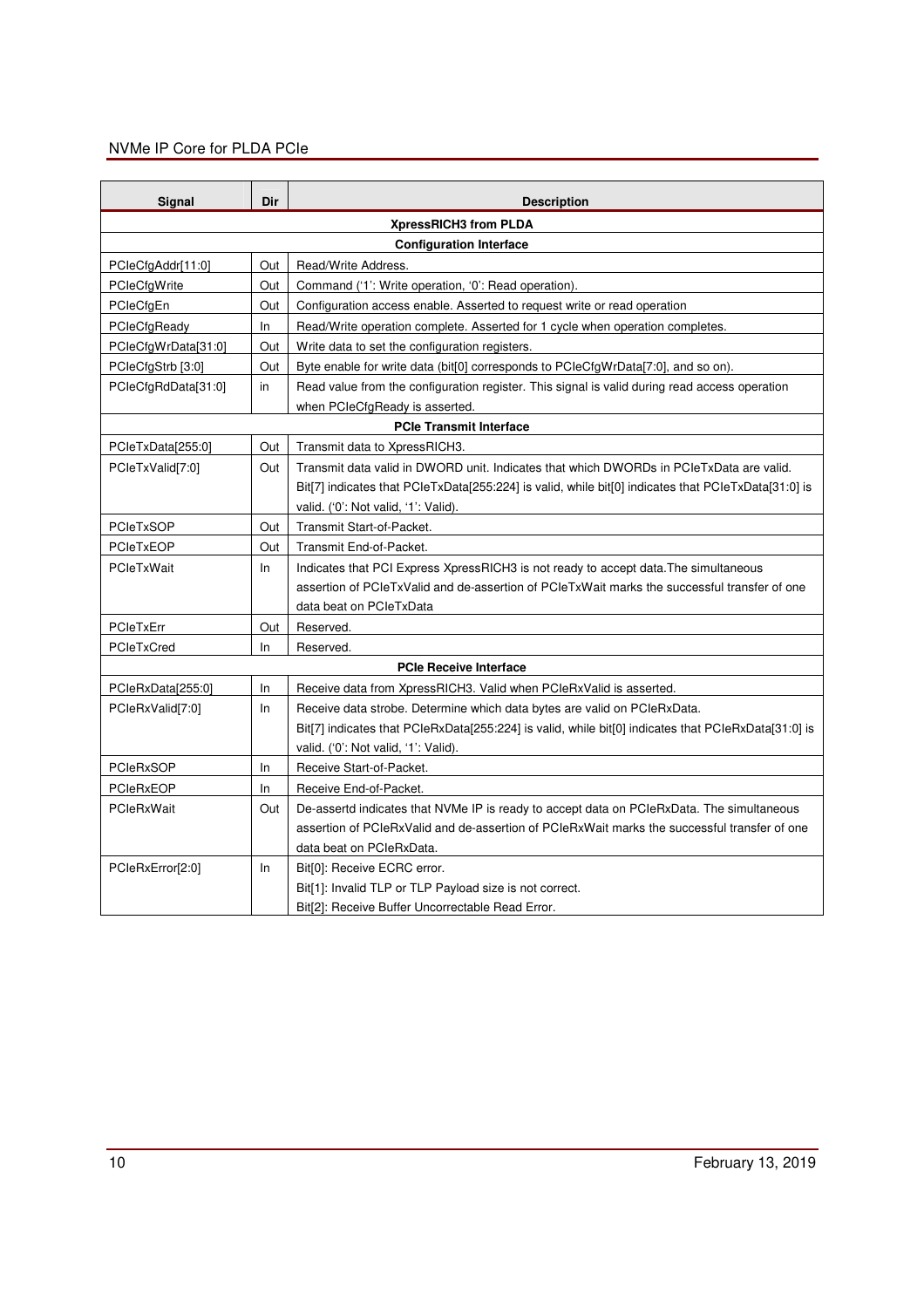# **Timing Diagram**

### **Initialization**

User could select device connection mode to be direct connection or PCIe switch connection by setting UserDevMode value. The sequence of the initialization process is shown in Figure 4 - Figure 5.

- 1) RstB is released to '1' after Clk is stable.
- 2) NVMe IP waits until PCIeRstB and PCIeLinkup are asserted to '1' to confirm that XpressRICH3 is in ready status. After PCIeLinkup is asserted to '1', XpressRICH3 is ready to exchange data packets.
- 3) User waits until UserInitReady is asserted to '1' to confirm that NVMe-IP is ready to initialization.
- 4) User sets UserDevMode ('0': Direct connection, '1': PCIe switch connection), UserDevNo (for PCIe switch connection only), and UserInitReq='1' to start initialization sequence. UserInitReq is asserted to '1' for one clock cycle. After that, NVMe IP starts initialization process.

5) UserBusy is de-asserted to '0' after NVMe IP completes initialization process.

After complete above sequence, NVMe IP is ready to receive the command from user.



**Figure 4: UserBusy after system boot-up in direct connection mode**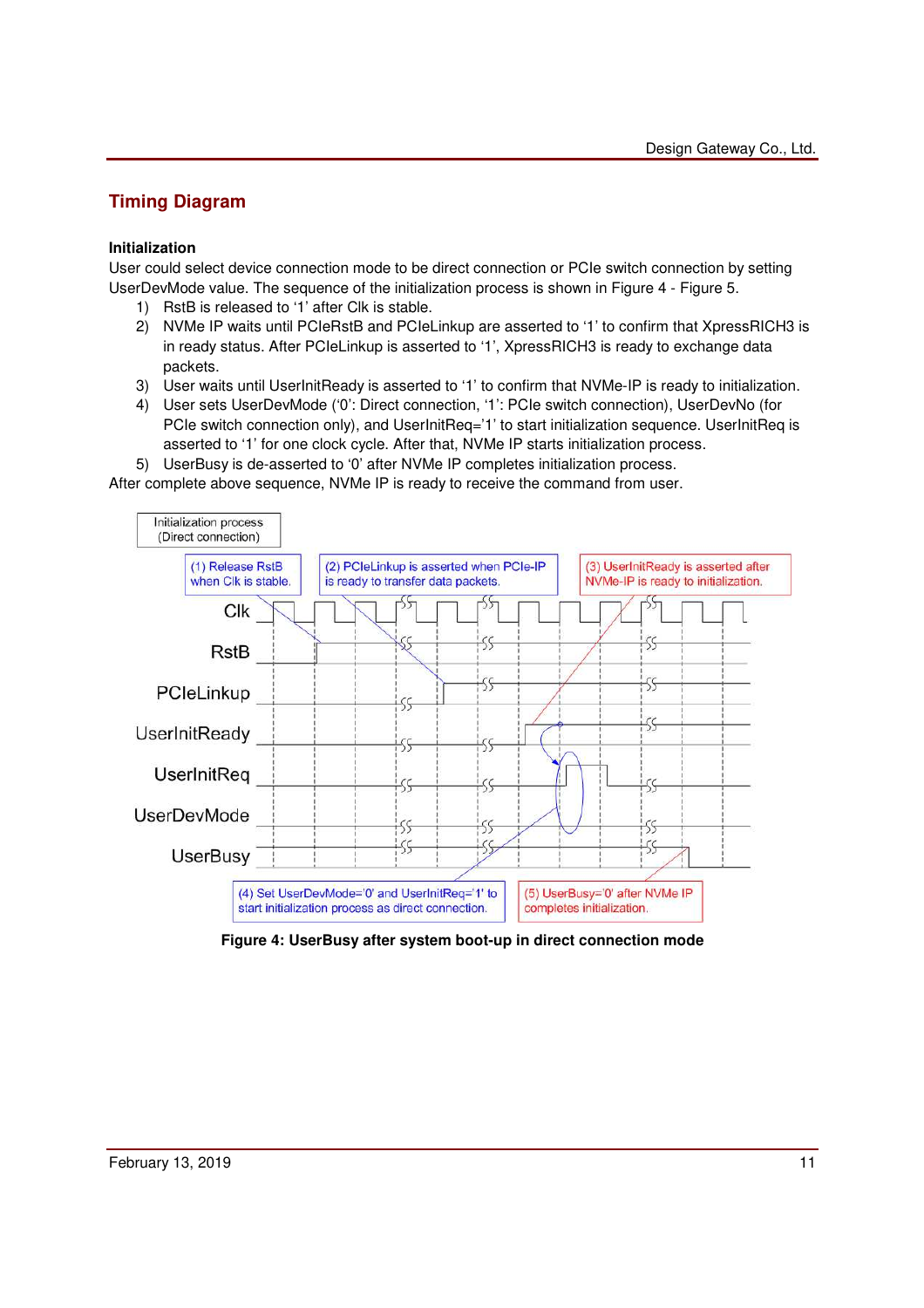

**Figure 5: UserBusy after system boot-up in PCIe switch connection mode**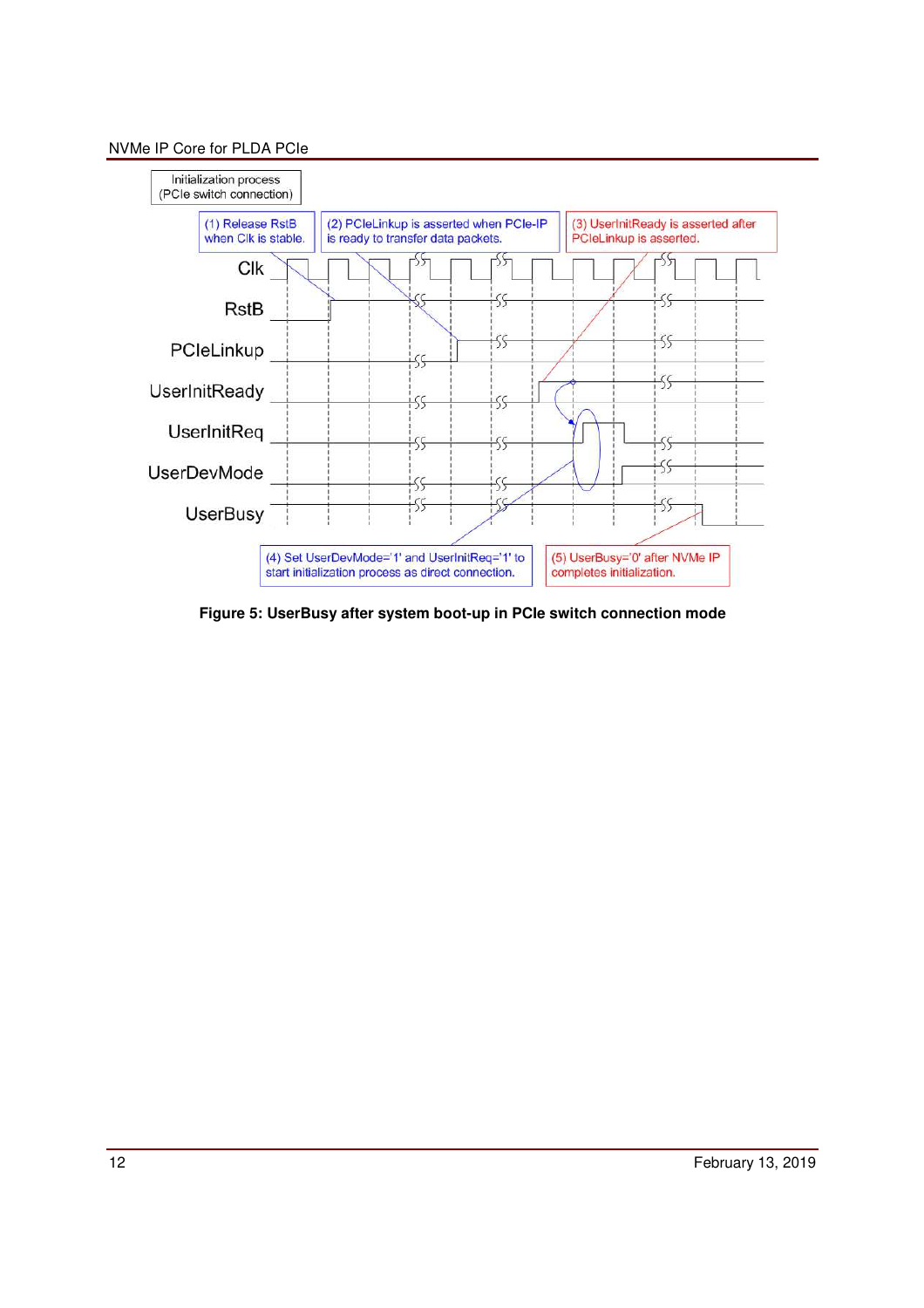## **dgIF typeS**

dgIF typeS signal is split into two interfaces, i.e. command interface and data interface. Figure 6 shows timing diagram of command interface of dgIF typeS. Before sending new command to the IP, UserBusy must be monitored to confirm that IP is Idle. Command parameters (UserCmd, UserAddr, and UserLen) must be valid and stable during asserting UserReq='1'. After receiving new request from user, UserBusy changes status from '0' to '1'. Next, UserReq could be de-asserted to '0' and user logic can prepare the next command parameter on the bus.

Note: UserAddr and UserLen value are ignored in Identify command.

For data interface, Transmit FIFO is read by NVMe IP for Write command, while Received FIFO is written by NVMe IP for Read command. Timing diagram of data interface is shown in Figure 7 and Figure 8.



**Figure 6: Command Interface of dgIF typeS Timing diagram**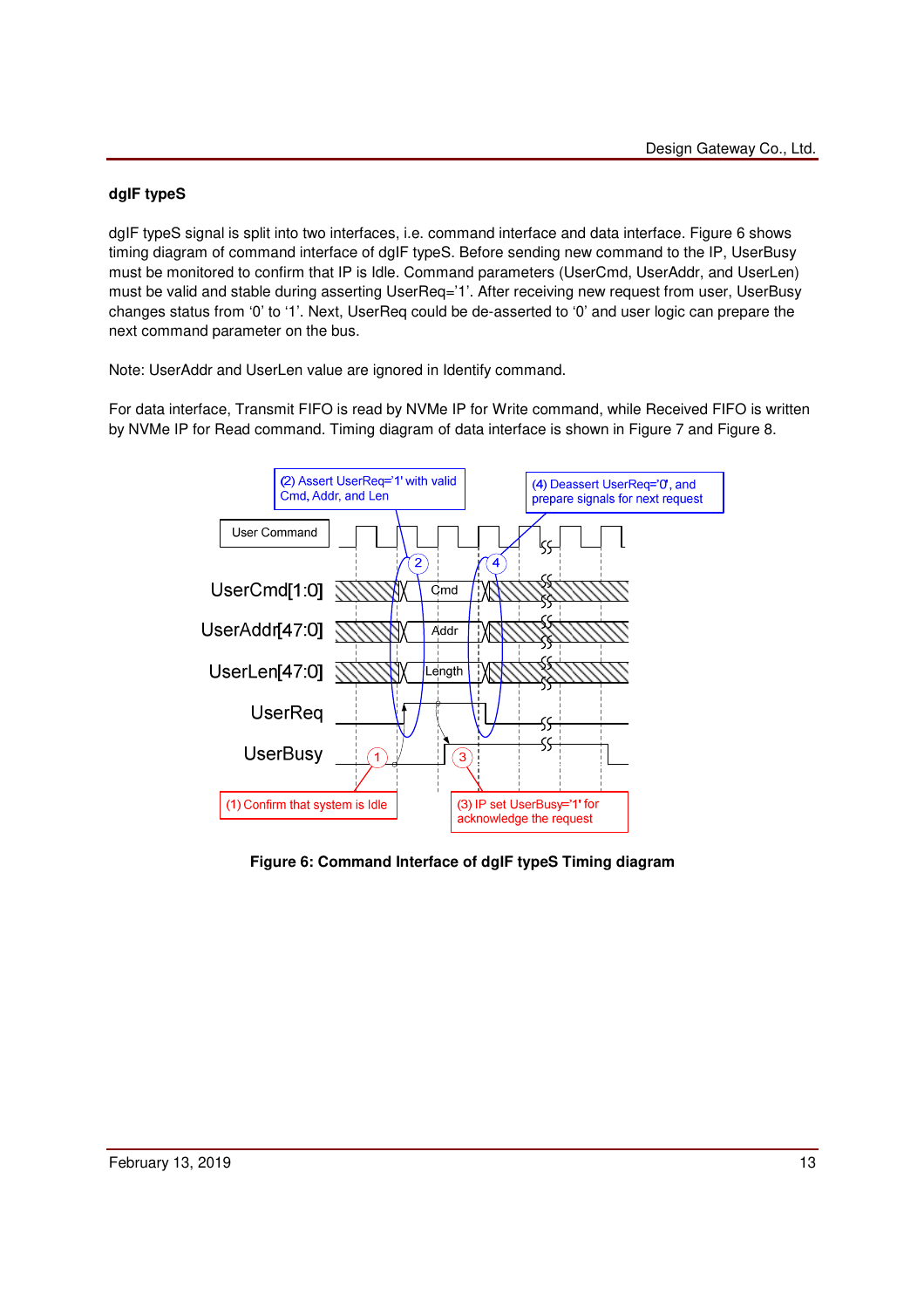For Write command, data from Transmit FIFO is stored to data buffer in NVMe IP. DMA Engine in NVMe IP monitors UserFifoRdCnt signal until it indicates that data in Transmit FIFO is equal to or more than 512 bytes. After that, UserFifoRdEn is asserted to '1' for 16 clock cycles to read 512-byte data, as shown in Figure 7. Similar to general FIFO timing diagram, UserFifoRdData is valid in the next clock cycle after UserFifoRdEn is asserted to '1';.



**Figure 7: Transmit FIFO Interface for Write command**

For Read command, UserFifoWrEn is asserted to '1' with the valid value of UserFifoWrData to send Received data from data buffer. Similar to Write command, UserFifoWrCnt is monitored to check free space of Received FIFO is more enough (more than or equal 1024-byte) before transferring 512-byte data to FIFO.



**Figure 8: Received FIFO Interface for Read command**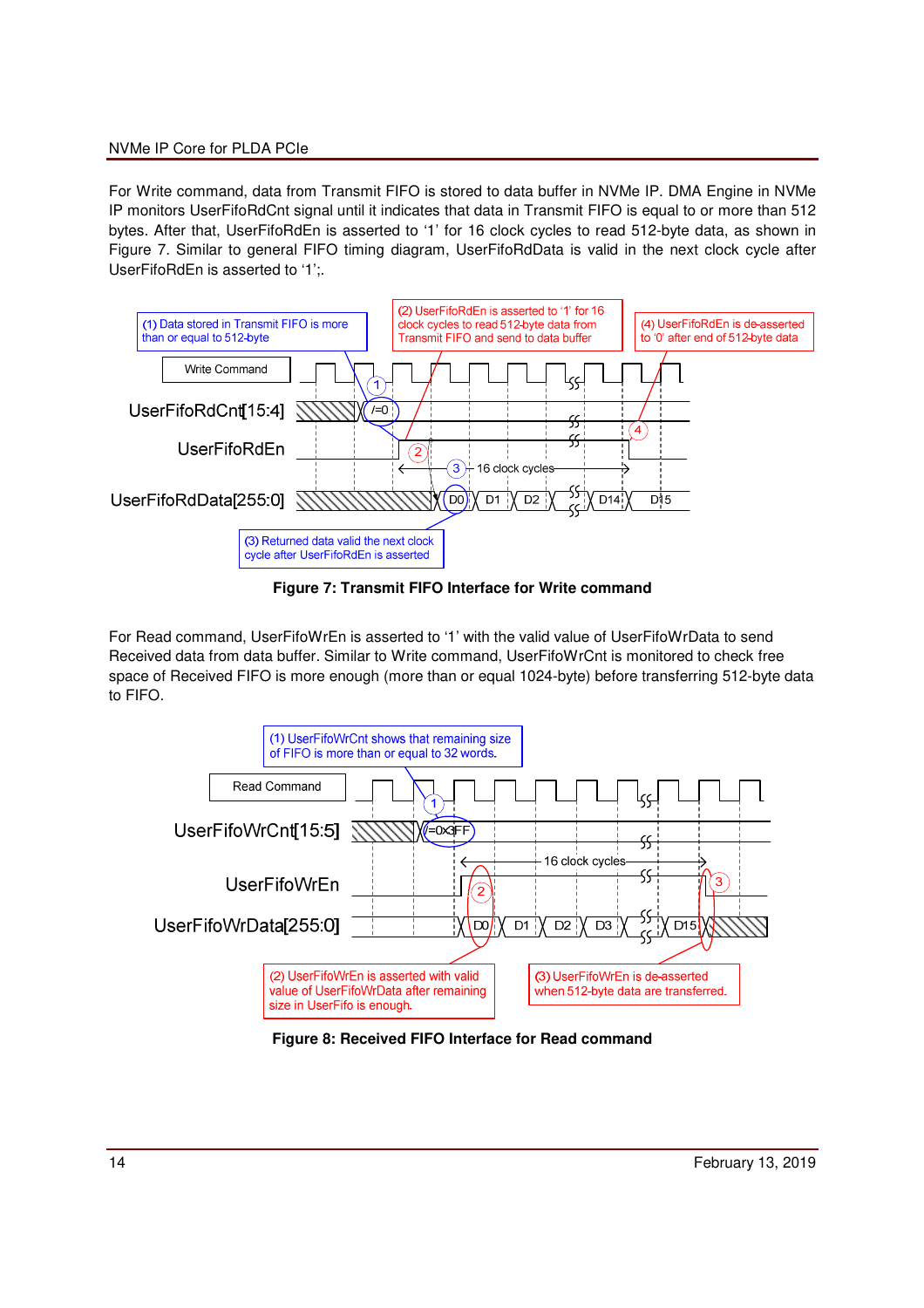### **IdenCtrl/IdenName**

Before sending Write or Read command to IP, user should send Identify command firstly to update LBASize output. LBASize value is used in User Logic to confirm that the sum of address and length in Write/Read command is not out-of-range.



**Figure 9: LBASize update after Identify command** 

As shown in Figure 9, UserCmd and UserReq are set when UserBusy='0'. UserAddr and UserLen input are not required for Identify command. After Identify command is sent, 4096-byte Identify Controller data and 4096-byte Identify Namespace data are received. IdenWrAddr is equal to 0 – 127 during sending Identify Controller data and IdenWrAddr is equal to 128 - 255 during sending Identify Namespace data. IdenWrData shows 16-byte of Identify Controller data or Identify Namespace data in each clock cycle, synchronous to IdenWrAddr and IdenWrEn signal. Finally, LBASize is updated after UserBusy is deasserted to '0' from Identify command.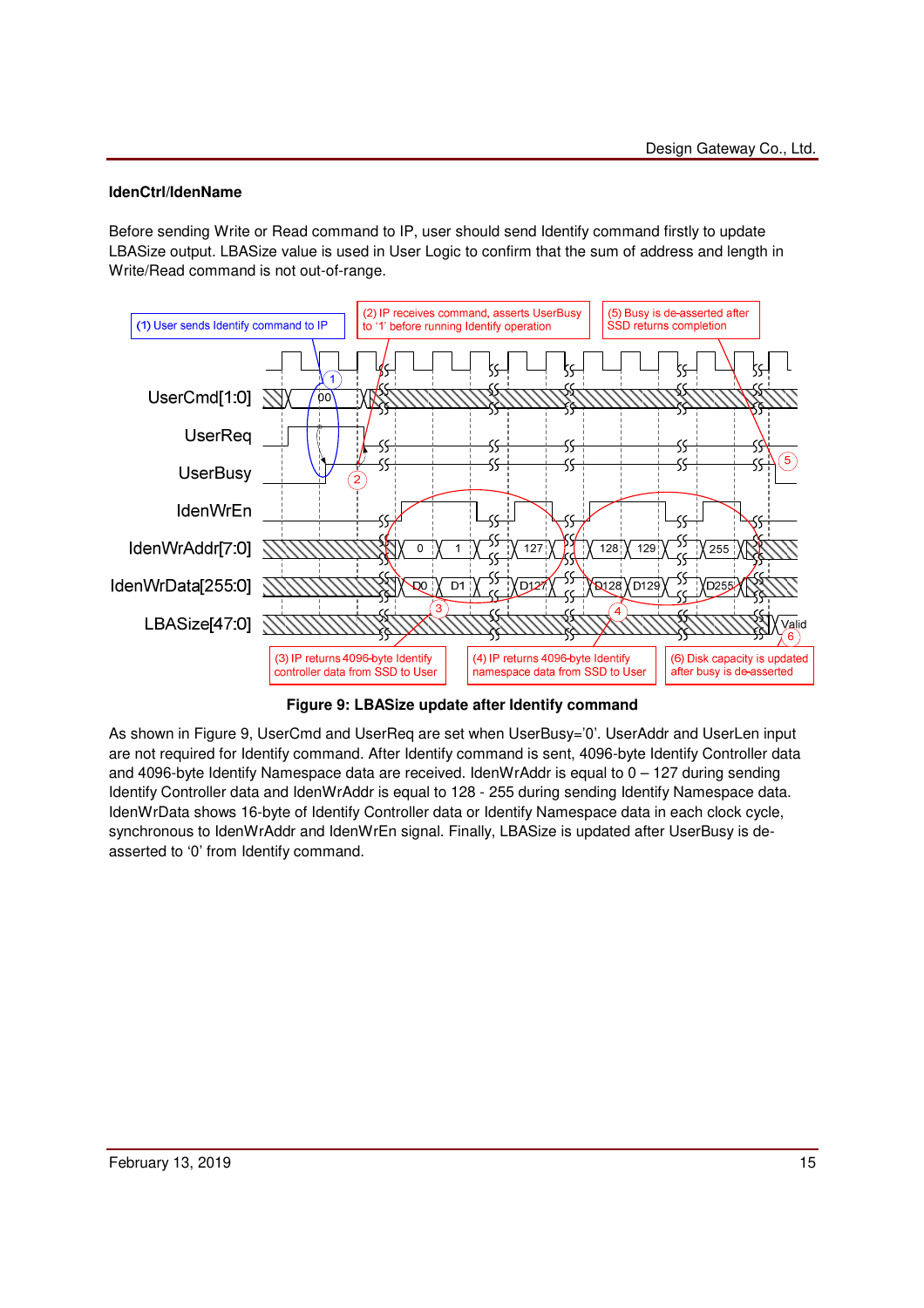### **Error**

During normal operation, UserError and all bits of UserErrorType signal are always 0. UserError is generated by OR condition of each-bit of UserErrorType. If some bits of UserErrorType are asserted to '1', UserError will be asserted to '1'. UserError is latched to '1' by asserting RstB to '0'.

If AdmCompStatus or IOCompStatus value has error condition, UserErrorType bit[3]/[5] will be set. User can see more details of the error by reading AdmCompStatus and IOCompStatus value.



**Figure 10: Error flag Timing diagram**